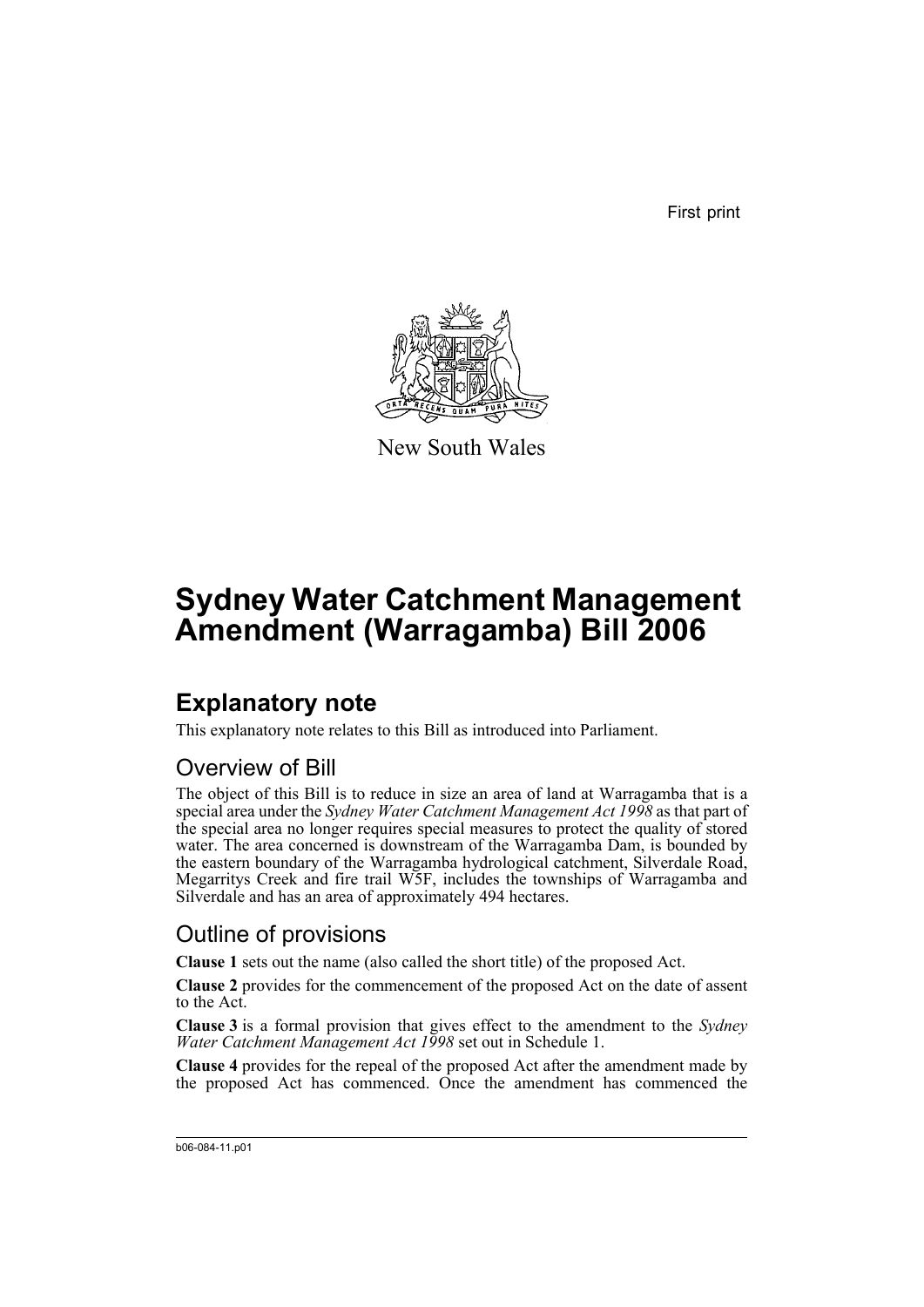Sydney Water Catchment Management Amendment (Warragamba) Bill 2006

Explanatory note

proposed Act will be spent and section 30 of the *Interpretation Act 1987* provides that the repeal of an amending Act does not affect the amendment made by that Act.

### **Schedule 1 Amendment**

Section 44 of the *Sydney Water Catchment Management Act 1998* (*the Act*) provides that the Governor may, on the recommendation of the Minister for the Environment and by order published in the Gazette, declare an area of land specified in the order to be a special area. Such an order cannot be made unless the Minister is satisfied that the making of the order is necessary to protect the quality of stored waters, whether intended for use for drinking or other purposes, or for maintaining the ecological integrity of an area of land in a manner that is consistent with the Sydney Catchment Authority's objectives, or for both of those purposes. Division 2 of Part 5 of the Act imposes restrictions on the alienation of land in special areas, the taking of actions in special areas and the exercise of functions by public agencies in special areas. Also, certain provisions of the *Sydney Water Catchment Management (General) Regulation 2000* regulate conduct in special areas so as to protect water quality. Section 44 (4) of the Act provides that a special area must not be reduced in size, and an order declaring an area of land to be a special area must not be repealed, unless authorised by an Act of Parliament.

Certain land at Warragamba was declared to be a special area in the 1940s.

**Schedule 1** amends the Act to reduce the size of that special area as referred to in the Overview.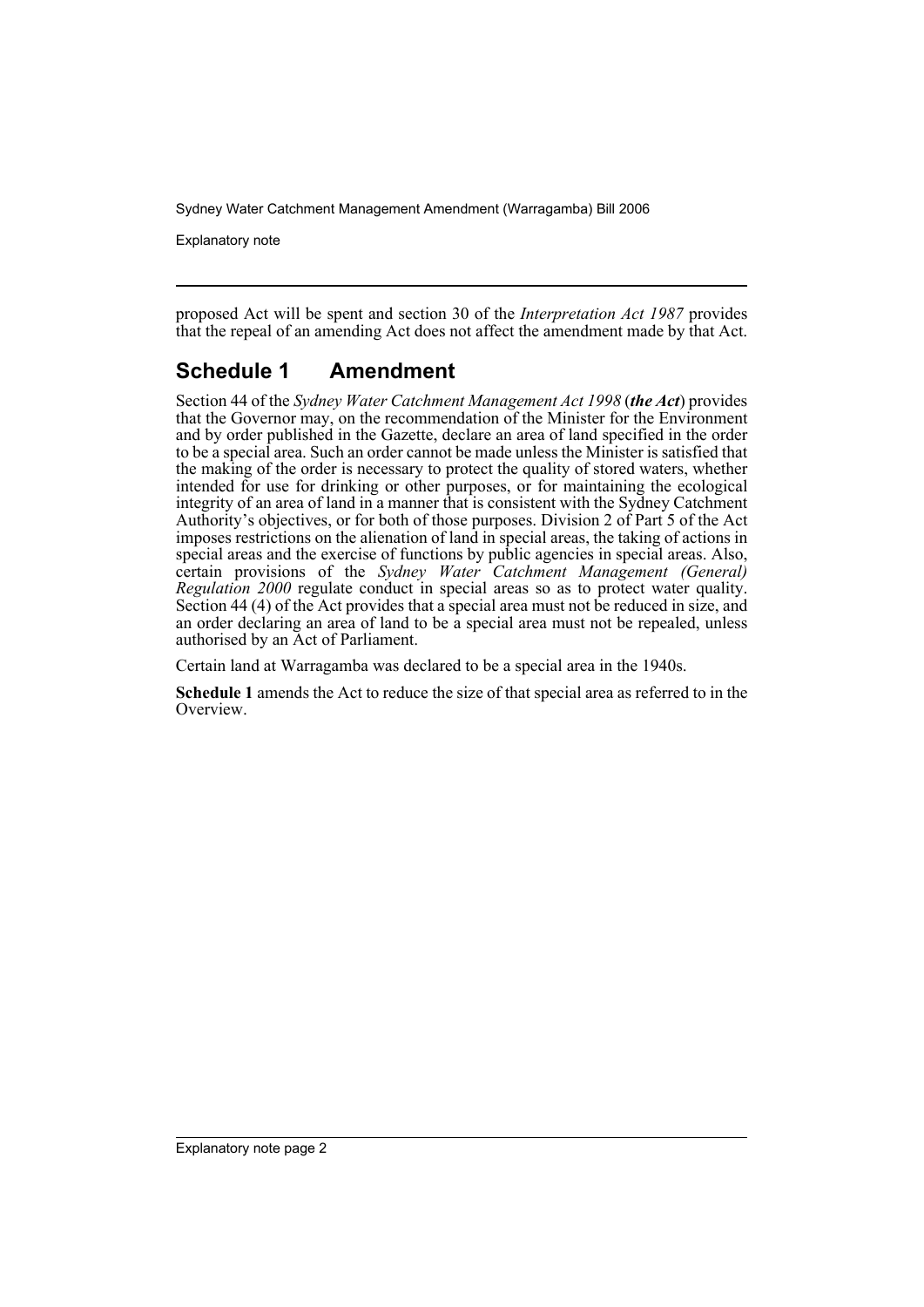First print



New South Wales

# **Sydney Water Catchment Management Amendment (Warragamba) Bill 2006**

### **Contents**

|                                                                   | Page          |
|-------------------------------------------------------------------|---------------|
| Name of Act                                                       |               |
| Commencement                                                      | 2             |
| Amendment of Sydney Water Catchment Management<br>Act 1998 No 171 |               |
| Repeal of Act                                                     | $\mathcal{P}$ |
| Schedule 1 Amendment                                              | 3             |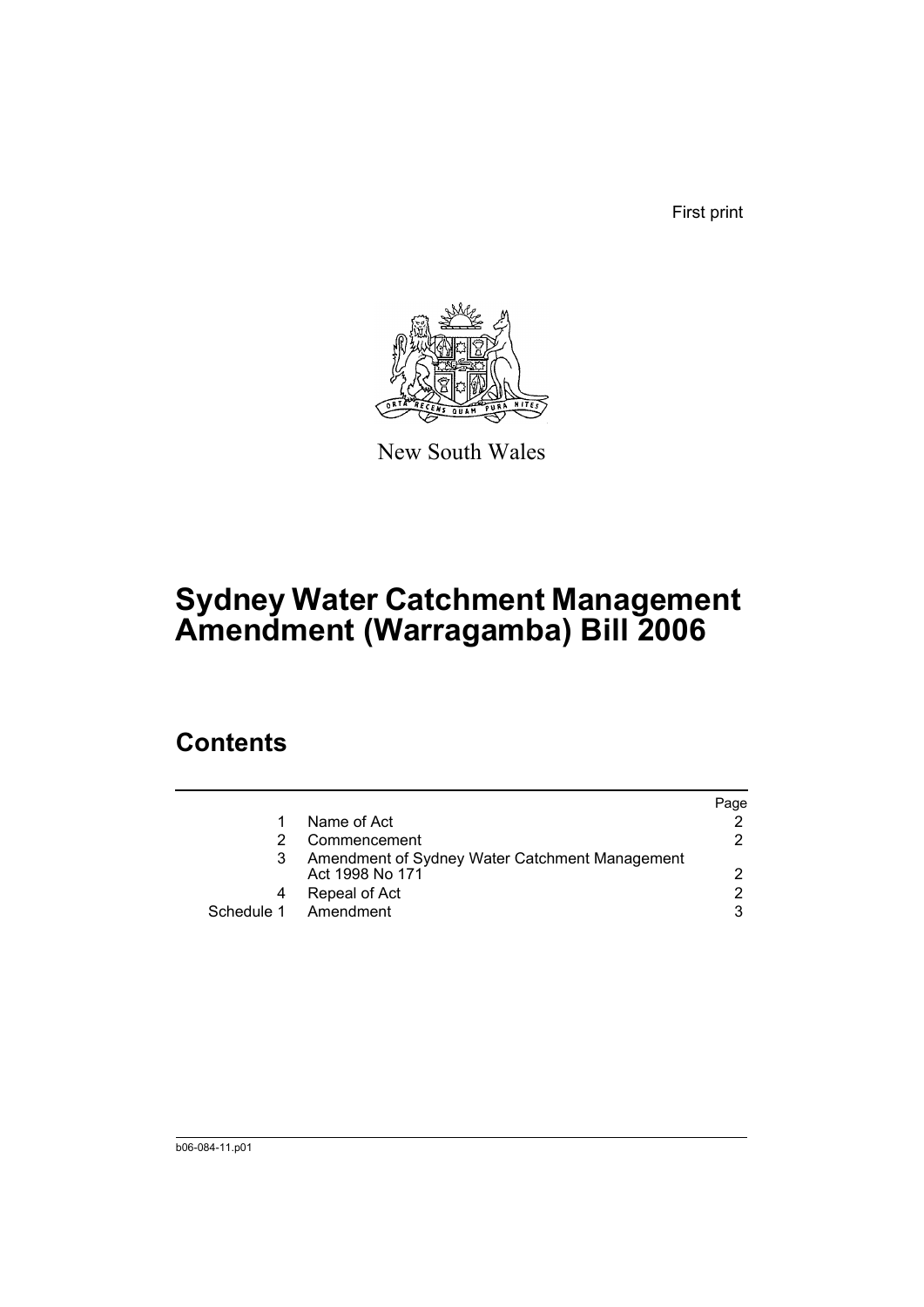Sydney Water Catchment Management Amendment (Warragamba) Bill 2006

Contents

Page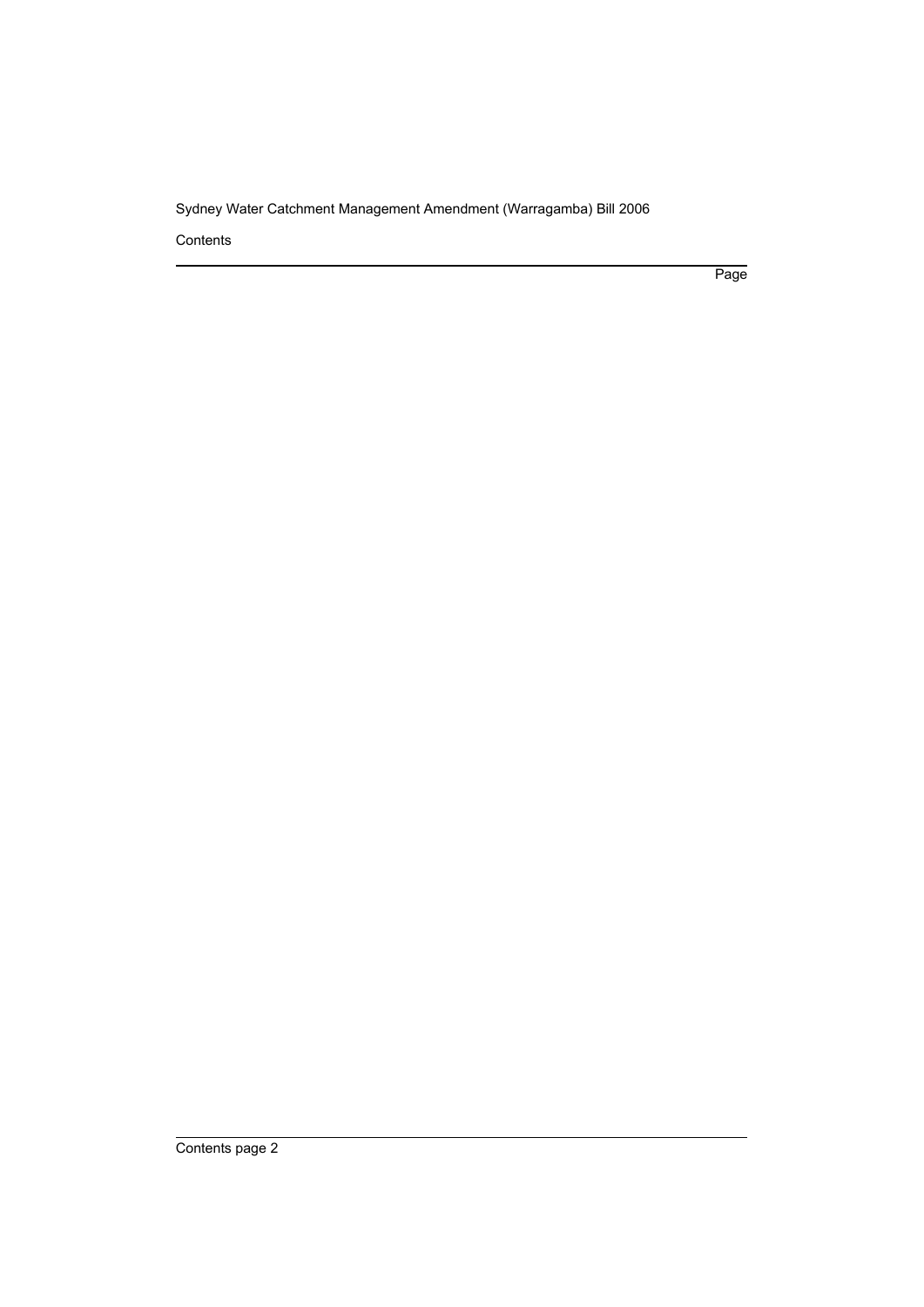

New South Wales

## **Sydney Water Catchment Management Amendment (Warragamba) Bill 2006**

No , 2006

#### **A Bill for**

An Act to amend the *Sydney Water Catchment Management Act 1998* so as to reduce in size an area of land at Warragamba that is a special area for the purposes of that Act.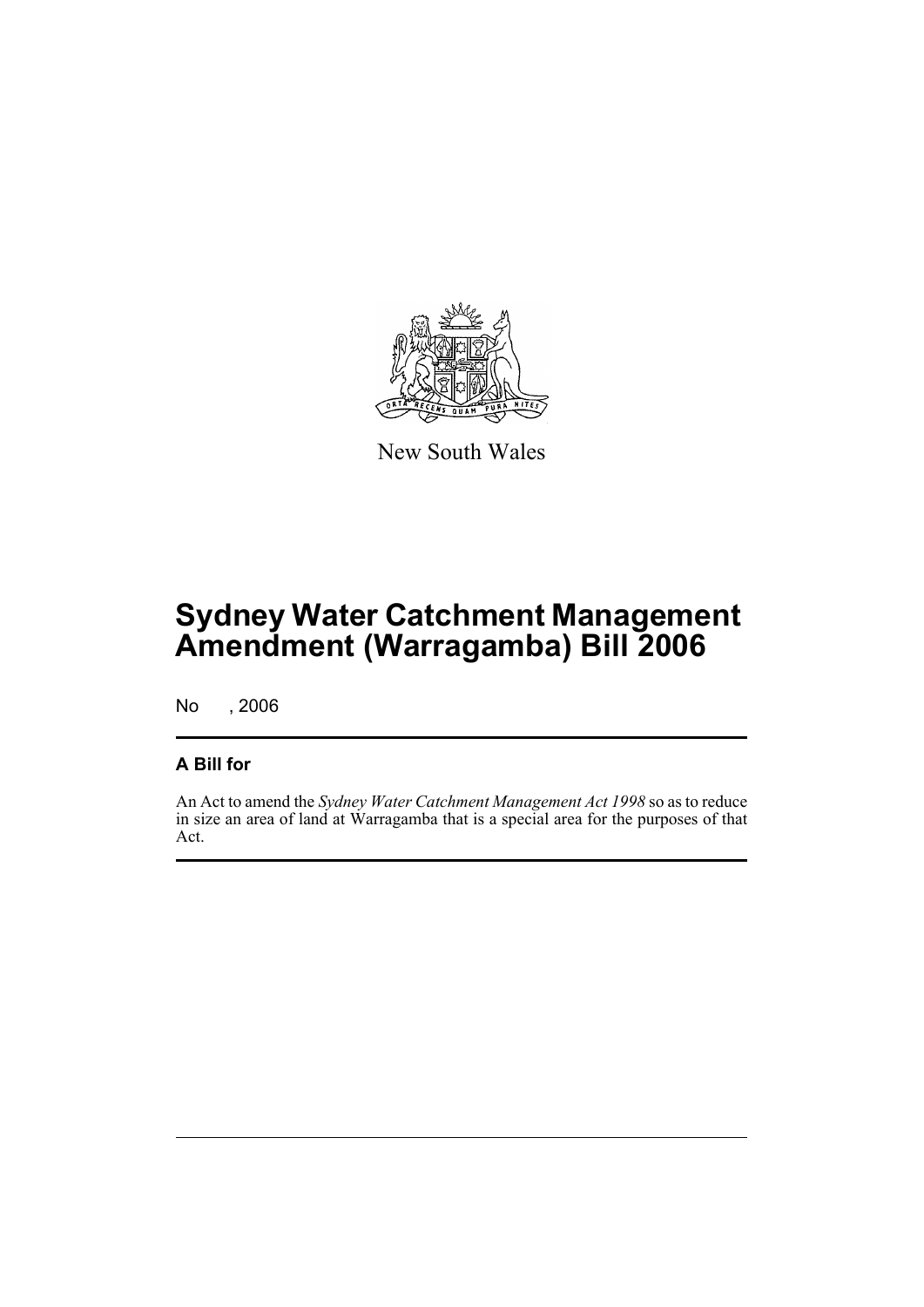<span id="page-5-3"></span><span id="page-5-2"></span><span id="page-5-1"></span><span id="page-5-0"></span>

|              | The Legislature of New South Wales enacts:                                                                                                                       |                |
|--------------|------------------------------------------------------------------------------------------------------------------------------------------------------------------|----------------|
| 1            | Name of Act                                                                                                                                                      | $\overline{2}$ |
|              | This Act is the Sydney Water Catchment Management Amendment<br>(Warragamba) Act 2006.                                                                            | 3<br>4         |
| $\mathbf{2}$ | <b>Commencement</b>                                                                                                                                              | 5              |
|              | This Act commences on the date of assent to this Act.                                                                                                            | 6              |
| 3            | Amendment of Sydney Water Catchment Management Act 1998 No 171                                                                                                   | $\overline{7}$ |
|              | The Sydney Water Catchment Management Act 1998 is amended as set<br>out in Schedule 1.                                                                           | 8<br>9         |
| 4            | <b>Repeal of Act</b>                                                                                                                                             | 10             |
|              | This Act is repealed on the day following the day on which this Act<br>(1)<br>commences.                                                                         | 11<br>12       |
|              | The repeal of this Act does not, because of the operation of section 30<br>(2)<br>of the <i>Interpretation Act 1987</i> , affect any amendment made by this Act. | 13<br>14       |